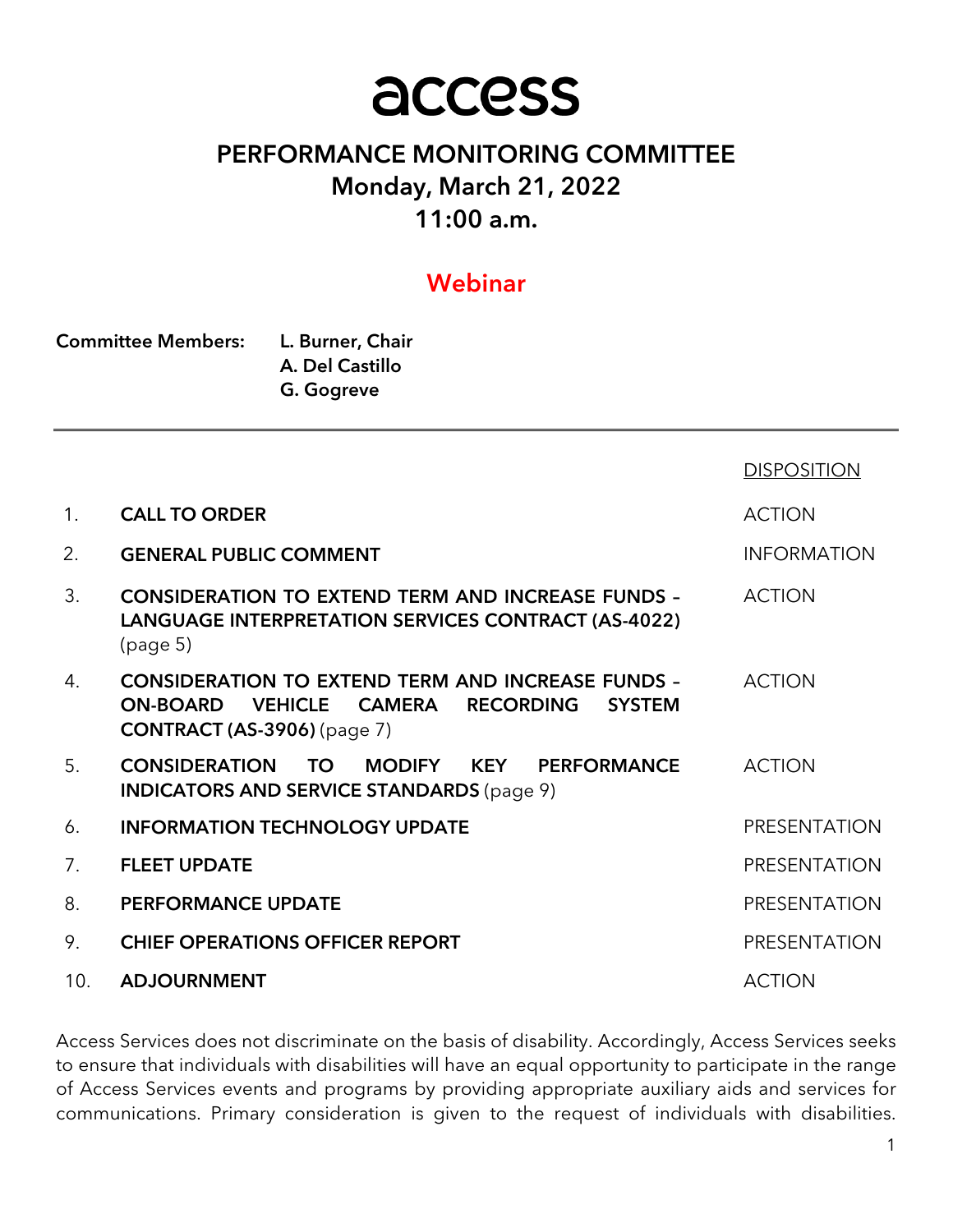However, the final decision belongs to Access Services. To help ensure the availability of any auxiliary aids and services you require, please make every effort to notify Access Services of your request at least three (3) business days (72 hours) prior to the meeting in which you wish to utilize those aids or services. You may do so by contacting (213) 270-6000.

Note: Access Services Board committee meetings are held pursuant to the Ralph M. Brown Act [Cal. Gov. Code §54950] and are open to the public. The public may view and obtain all written information supporting this agenda provided to the Board committee both initially and supplementally prior to the meeting at the agency's offices located at 3449 Santa Anita Avenue, El Monte, California and on its website at http://accessla.org. Documents, including Power Point handouts distributed to the Board committee members by staff or Board committee members at the meeting, will simultaneously be made available to the public. Three opportunities are available for the public to address the Board committee during a Board committee meeting: (1) before closed session regarding matters to be discussed in closed session, (2) before a specific agendized item is debated and voted upon and (3) during the time allotted for general public comment. The exercise of the right to address the Board committee is subject to restriction as to time and appropriate decorum. All persons wishing to make public comment must fill out a goldenrod Public Comment Form and submit it to the Secretary of the Board. Public comment is generally limited to three (3) minutes per speaker and the total time available for public comment may be further limited at the discretion of the Chairperson. Persons whose speech is impaired such that they are unable to address the Board at a normal rate of speed may request an accommodation of a limited amount of additional time from the Chair but only by checking the appropriate box on the Public Comment Form. Granting such an accommodation is at the discretion of the Chair. The Board committee cannot and will not respond during the meeting to matters raised under general public comment. Pursuant to provisions of the Brown Act governing these proceedings, no discussion or action may be taken on these matters unless they are listed on the agenda, or unless certain emergency or special circumstances exist. However, the Board committee may direct staff to investigate and/or schedule certain matters for consideration at a future Board committee meeting and staff may respond to all public comments in writing prior to the next Board committee meeting.

## Commitment to Civility

To assure civility in its public meetings, staff and the public are also encouraged to engage in respectful dialog that supports freedom of speech and values diversity of opinion. To achieve compliance with these Rules, Directors, staff, and the public are encouraged to:

- Create an atmosphere of respect and civility where Directors, staff, and the public are free to express their ideas;
- Establish and maintain a cordial and respectful atmosphere during discussions;
- Foster meaningful dialogue free of personal attacks;
- Listen with an open mind to all information, including dissenting points of view, regarding issues presented to the Board;
- Recognize that it is sometimes difficult to speak at Board meetings, and out of respect for each person's feelings, allow others to have their say without comment, including booing, whistling or clapping; and
- Adhere to speaking time limit.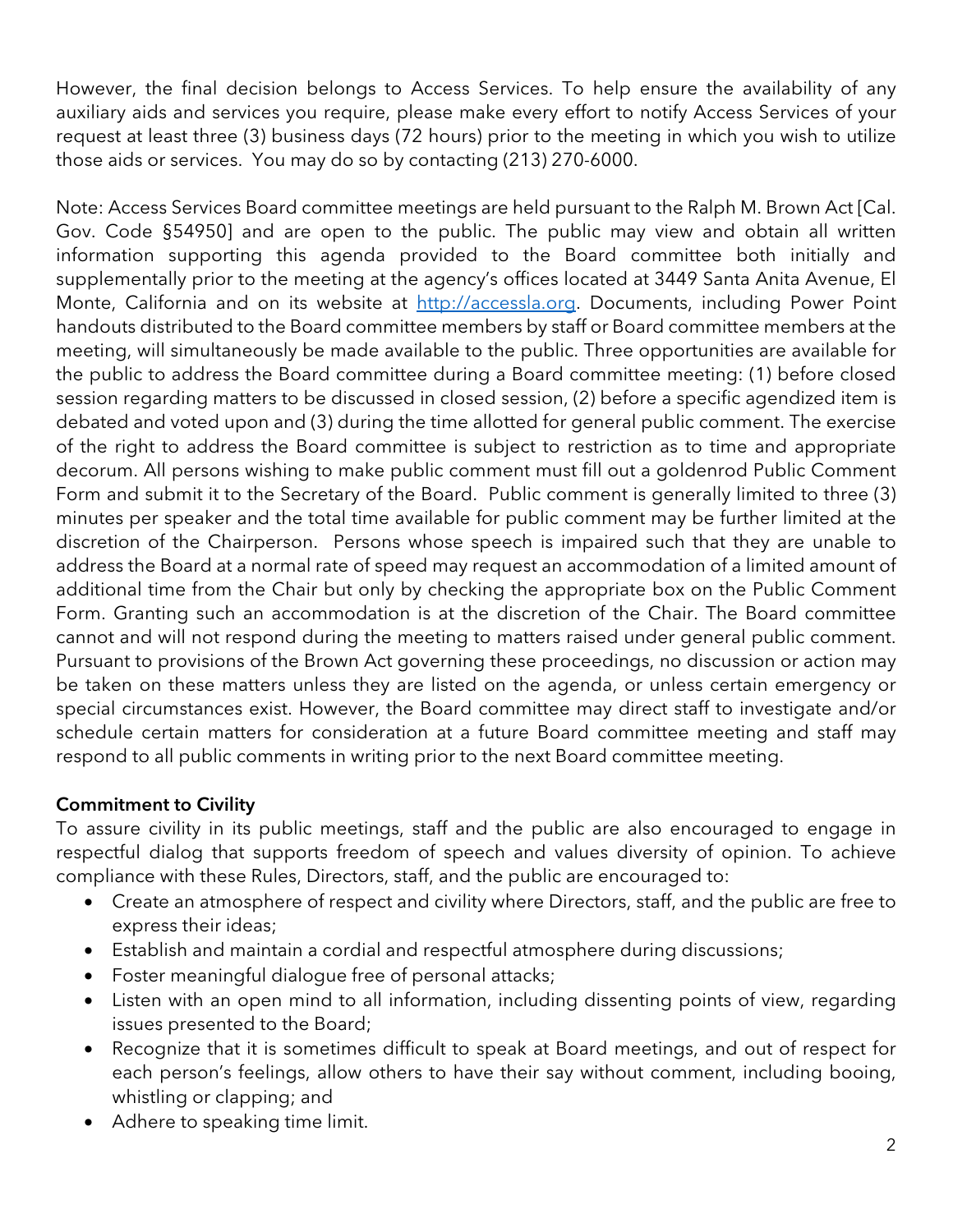Alternative accessible formats are available upon request.

## \*NOTE

## NOTICE OF ALTERNATIVE PUBLIC COMMENT PROCEDURES

Pursuant to temporary revised Brown Act requirements, Board committee members will be participating via webinar. The public may submit written comments on any item on the agenda - 1) through email by addressing it to - board@accessla.org or 2) via US Postal mail by addressing it to - Access Services Board Comments, PO Box 5728, El Monte CA 91734. Please include your name, item number and comments in the correspondence. Comments must be submitted/received no later than 9:00 am on Monday, March 21, 2022 so they can be read into the record as appropriate.

The public may also participate via the Zoom webinar link, or by teleconference. Please review the procedures to do so as follows –

How to Provide Public Comment in a Board Meeting via Zoom

Online

- 1. Click the Zoom link for the meeting you wish to join. Meeting information can be found at: https://accessla.org/news\_and\_events/agendas.html. Make sure to use a current, up-to-date browser: Chrome 30+, Firefox 27+, Microsoft Edge 12+, or Safari 7+. Certain functionality may be disabled in older browsers including Internet Explorer. You may also use this direct link - https://us06web.zoom.us/j/87253085224
- 2. Enter an email address and your name. Your name will be visible online while you are speaking.
- 3. When the Committee Chair calls for the item on which you wish to speak, click on "raise hand." Speakers will be notified shortly before they are called to speak. Mute all other audio before speaking. Using multiple devices can cause audio feedback.
- 4. Please note that the "Chat" feature is an accessibility tool for comments on items by committee members and the general public attendees who need to use this tool. If you cannot use the "raise hand" feature, then please submit a written comment as outlined above.
- 5. When called, please limit your remarks to three minutes. An audio signal will sound at the three-minute mark and the Chair will have the discretion to mute you at any point after that. After the comment has been given, the microphone for the speaker's Zoom profile will be muted.

Note: Members of the public will not be shown on video.

By phone

- 1. Call the Zoom phone number and enter the webinar ID for the meeting you wish to join. Meeting information can be found at: https://accessla.org/news\_and\_events/agendas.html
- 2. You can also call in using the following information Dial (for higher quality, dial a number based on your current location):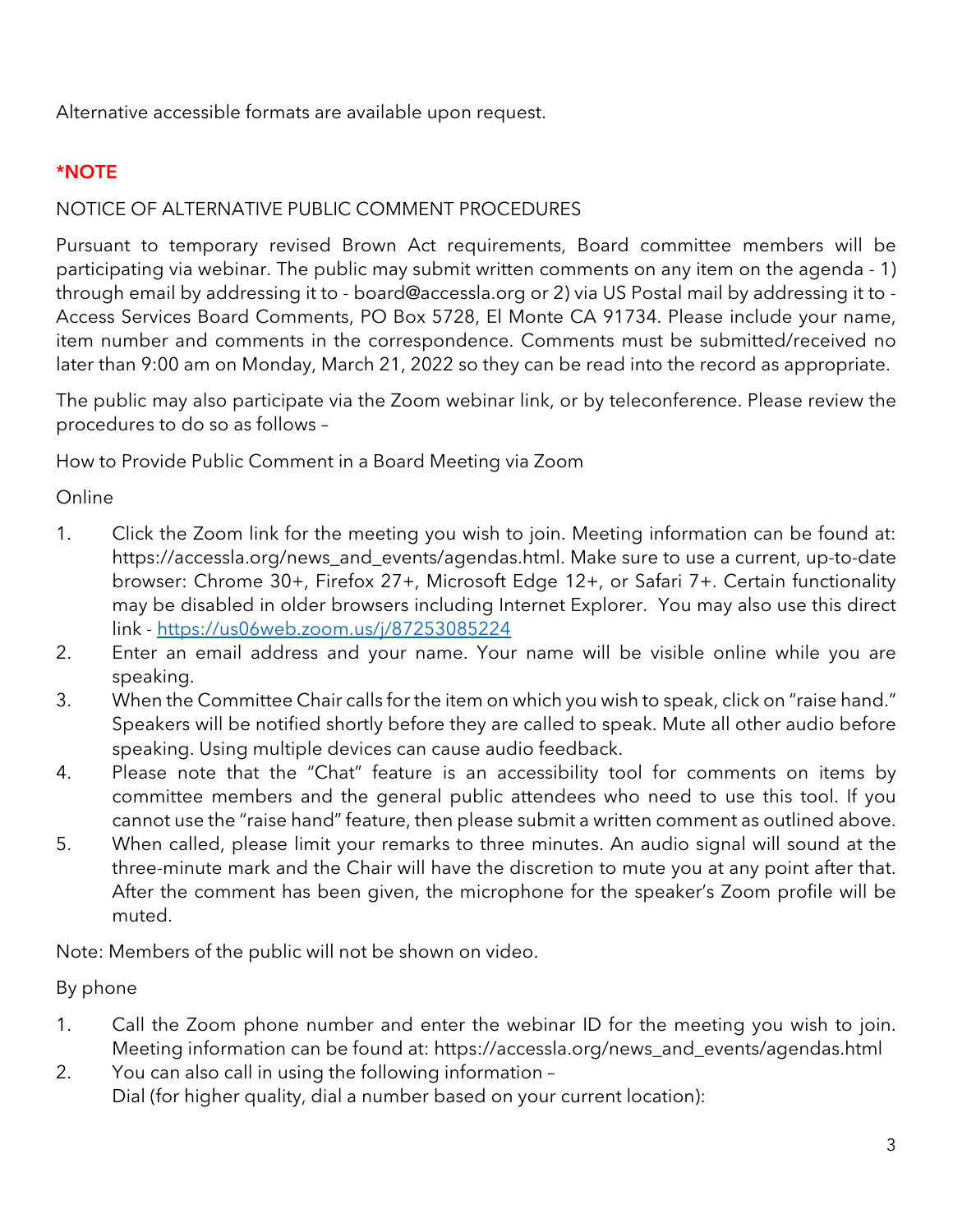US: +1 669 900 6833 or +1 253 215 8782 or +1 346 248 7799 or +1 929 205 6099 or +1 301 715 8592 or +1 312 626 6799 or 833 548 0276 (Toll Free) or 833 548 0282 (Toll Free) or 877 853 5247 (Toll Free) or 888 788 0099 (Toll Free) Webinar ID: 872 5308 5224

- 3. When the Committee Chair calls for the item on which you wish to speak, press \*9 to raise a hand. Speakers will be notified shortly before they are called upon to speak. Speakers will be called by the last four digits of their phone number. Please note that phone numbers in their entirety will be visible online while speakers are speaking.
- 4. If you cannot use the "raise hand" feature, please submit a written comment as outlined above.
- 5. When called upon, please state your name and limit your remarks to three minutes. An audio signal will sound at the three-minute mark and the Chair will have the discretion to mute you at any point after that. After the comment has been given, the microphone for the speaker's Zoom profile will be muted.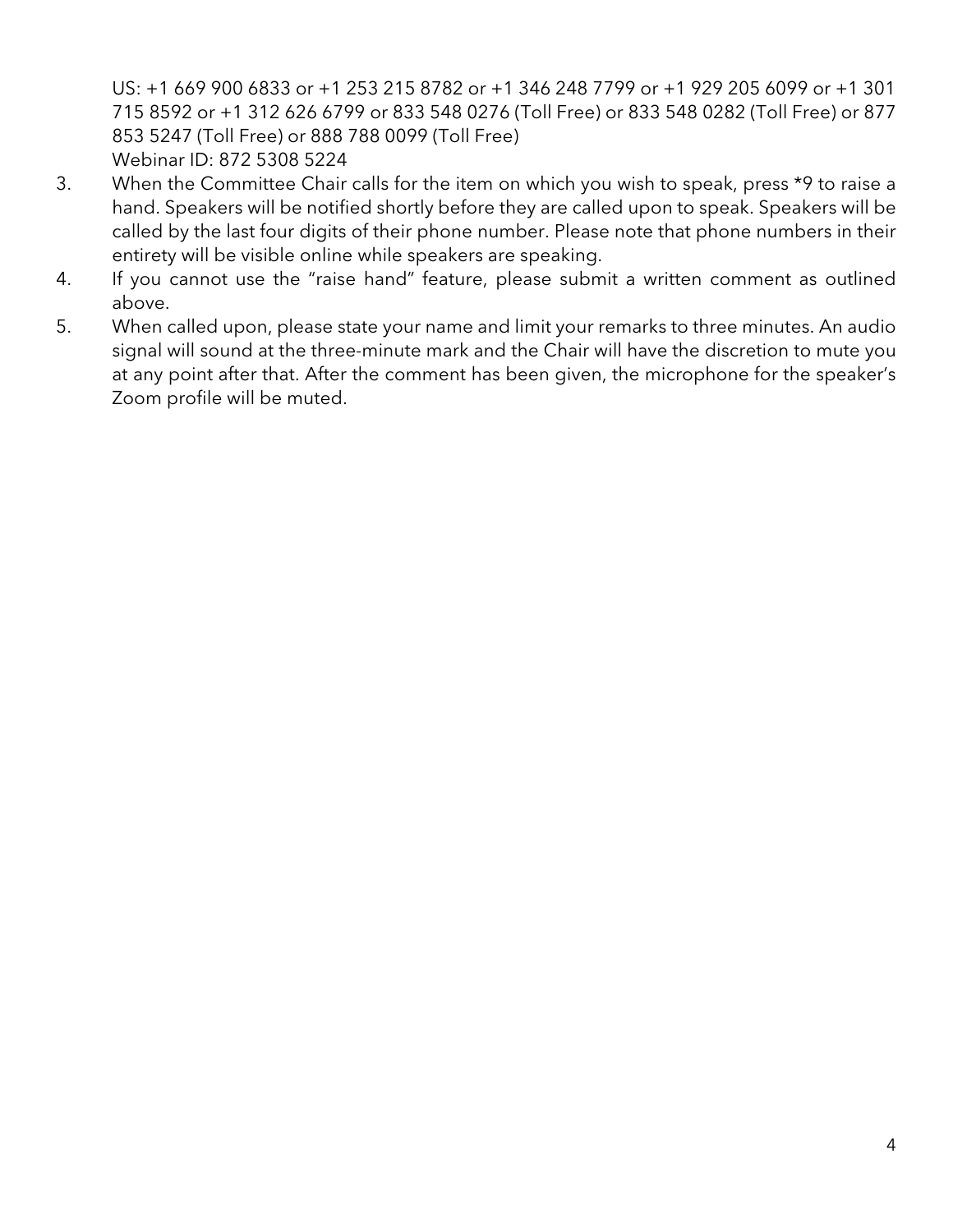#### TO: BOARD OF DIRECTORS

#### FROM: MAYRA PEREZ, CUSTOMER RELATIONS PROJECT ADMINISTRATOR

RE: CONSIDERATION TO EXTEND TERM AND INCREASE FUNDS – LANGUAGE INTERPRETATION SERVICES CONTRACT (AS-4022)

#### ISSUE:

Board approval is required to exercise a one-year extension for telephone language interpreting services with Language Line Services, Inc.

#### RECOMMENDATION:

Authorize a one-year contract extension with Language Line Services from October 1, 2022 through September 30, 2023 and an increase in funds of \$220,000.

#### IMPACT ON BUDGET:

The costs associated with this contract will be appropriately budgeted for FY2022/23 and the subsequent out year. The not-to-exceed contract total will increase from \$668,747 to \$888,747. The funding for this contract comes from local funds.

Payment terms of the contract will continue to be a fixed fee of \$0.63 per minute for the extension. Aside from telephone interpretation, Language Line Services Inc. also provided pricing for document and video translation services. Video translations are \$1.95 per minute and document translations range from \$0.22- \$0.40 per word depending on the language. Access Services may need these translation services from time-to-time and will request such services on an as-needed basis only.

#### ALTERNATIVES CONSIDERED:

The alternative, should the Board not approve the option term, is to release an RFP for translation services for an October 1, 2022 start date. However, staff does not recommend this option as the contractor has satisfactorily met the terms of the contract and the extension ensures the current rates remain the same.

#### EFFECT OF APPROVAL OF STAFF RECOMMENDATION:

If this staff recommendation is approved by the Board, staff would be authorized, but not required, to negotiate and enter into a written contract amendment upon terms and conditions no less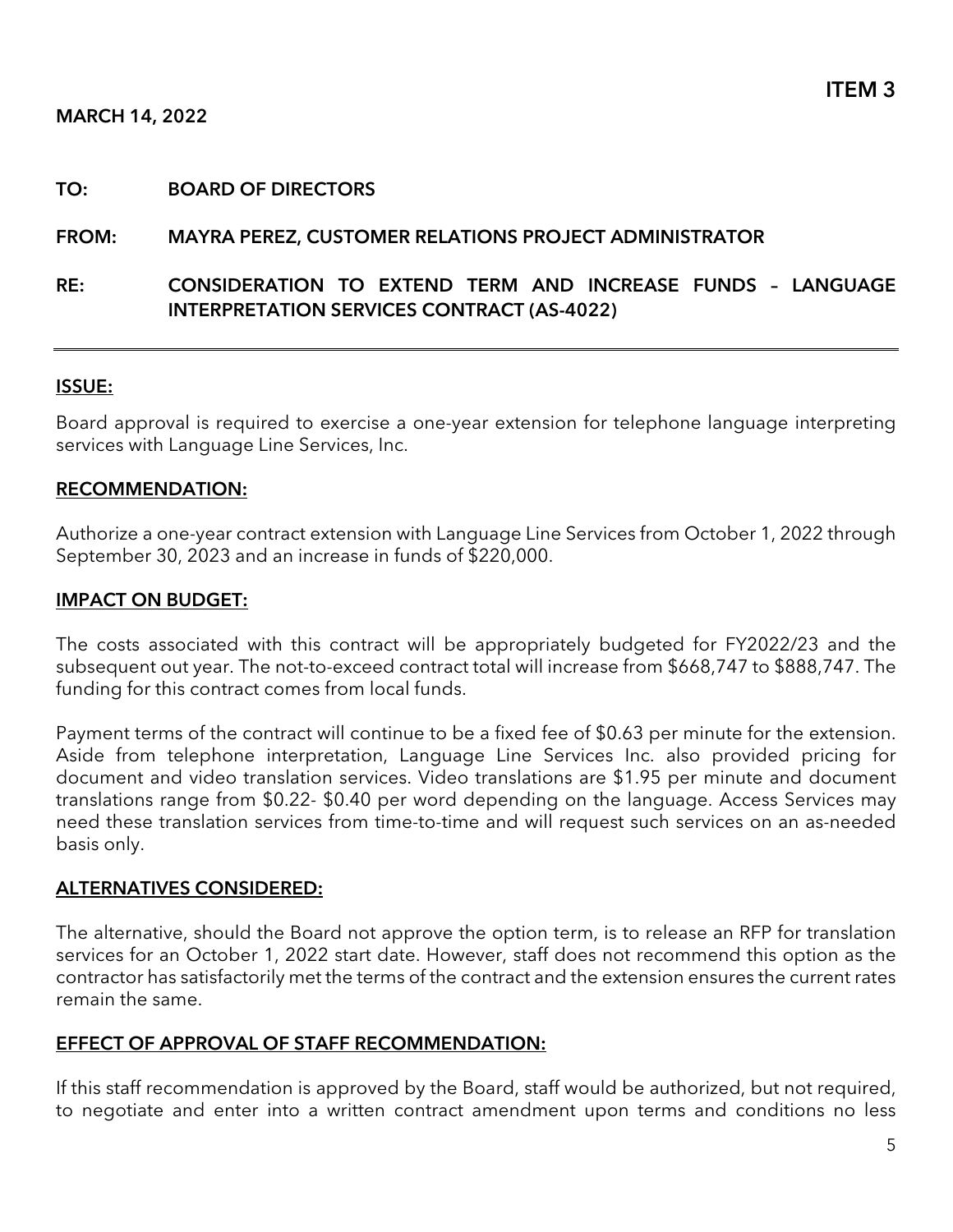favorable to Access than those proposed above. Access would not be legally bound to the contract amendment herein proposed unless and until it is incorporated into a formal written agreement that is executed by all parties thereto and approved as to form by this entity's legal counsel.

## BACKGROUND:

In order to ensure meaningful access to persons with limited English proficiency, Access Services uses a telephone interpreting service. This service allows callers to communicate with Access and its service contractors via a three-way conference call in a multitude of languages. In the past year, Language Line Services assisted 7,737 Access calls in 29 different languages.

The current contract was procured using a competitive RFP in 2016 and was awarded to Language Line Services Inc. for a base three-year term with five one-year options. Language Line Services Inc., the current incumbent for telephone interpreting services, is headquartered in Monterey, California and has been in business for 39 years. Language Line Services Inc. is one of the largest over-thephone interpreting companies in the world, offering services in over 240 languages, including American Sign Language, and completing more than 40,000,000 interactions yearly, while serving approximately 30,000 clients.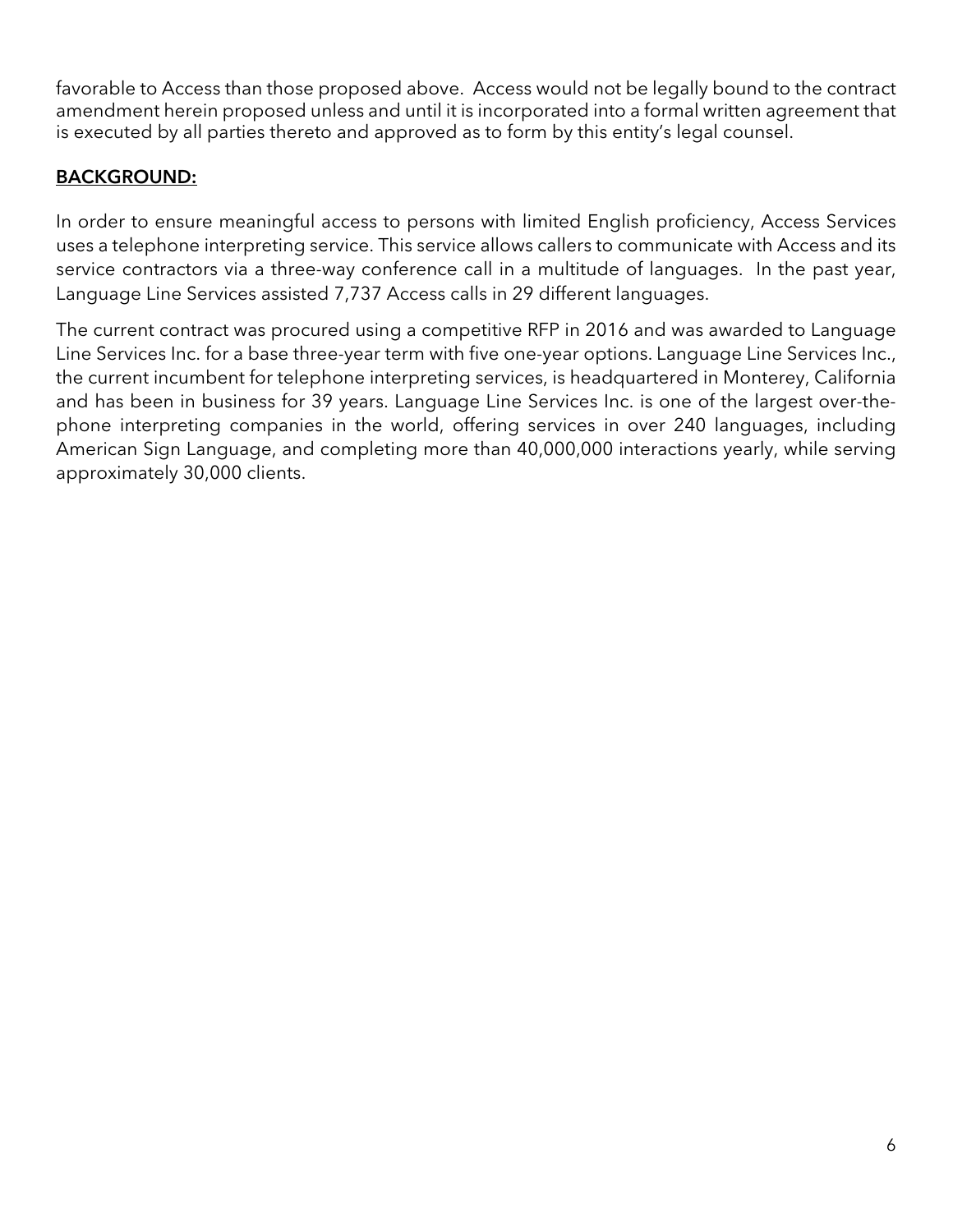#### TO: BOARD OF DIRECTORS

## FROM: RICK STREIFF, SENIOR MANAGER, FLEET DESIGN & MAINTENANCE DAVID CHIA, PROCUREMENT AND CONTRACTS ADMINISTRATOR

RE: CONSIDERATION TO EXTEND TERM AND INCREASE FUNDS – ON-BOARD VEHICLE CAMERA RECORDING SYSTEM CONTRACT (AS-3906)

#### ISSUE:

Board approval is required to extend the term and increase funds for the SmartDrive On-Board Vehicle Camera/Recording System.

#### RECOMMENDATION:

Authorize a one-year contract extension with SmartDrive Systems, Inc., from September 1, 2022 through August 31, 2023 and an increase in funds of \$579,600.

#### IMPACT ON BUDGET:

The requested amount will fund monthly subscription fees, repairs and replacement parts through the term of the extension. The contract not-to-exceed amount will increase from \$3,685,651 to \$4,265,251.

The funding for this contract comes from local Prop C 40% and fare box funds.

#### ALTERNATIVES CONSIDERED:

No suitable alternatives are available. No new camera system options have been released by the United States General Services Administration (GSA). The global chip shortage has affected the camera system supply chain and the development of new camera technologies. This requested extension is meant to allow Access to continue operations of the upgraded existing system. This action would also allow Access to maintain current standards of operational safety and security.

#### EFFECT OF APPROVAL OF STAFF RECOMMENDATION:

If this staff recommendation is approved by the Board, staff would be authorized, but not required, to negotiate and enter into a written contract amendment upon terms and conditions no less favorable to Access than those proposed above. Access would not be legally bound to the contract amendment herein proposed unless and until it is incorporated into a formal written agreement that is executed by all parties thereto and approved as to form by this entity's legal counsel.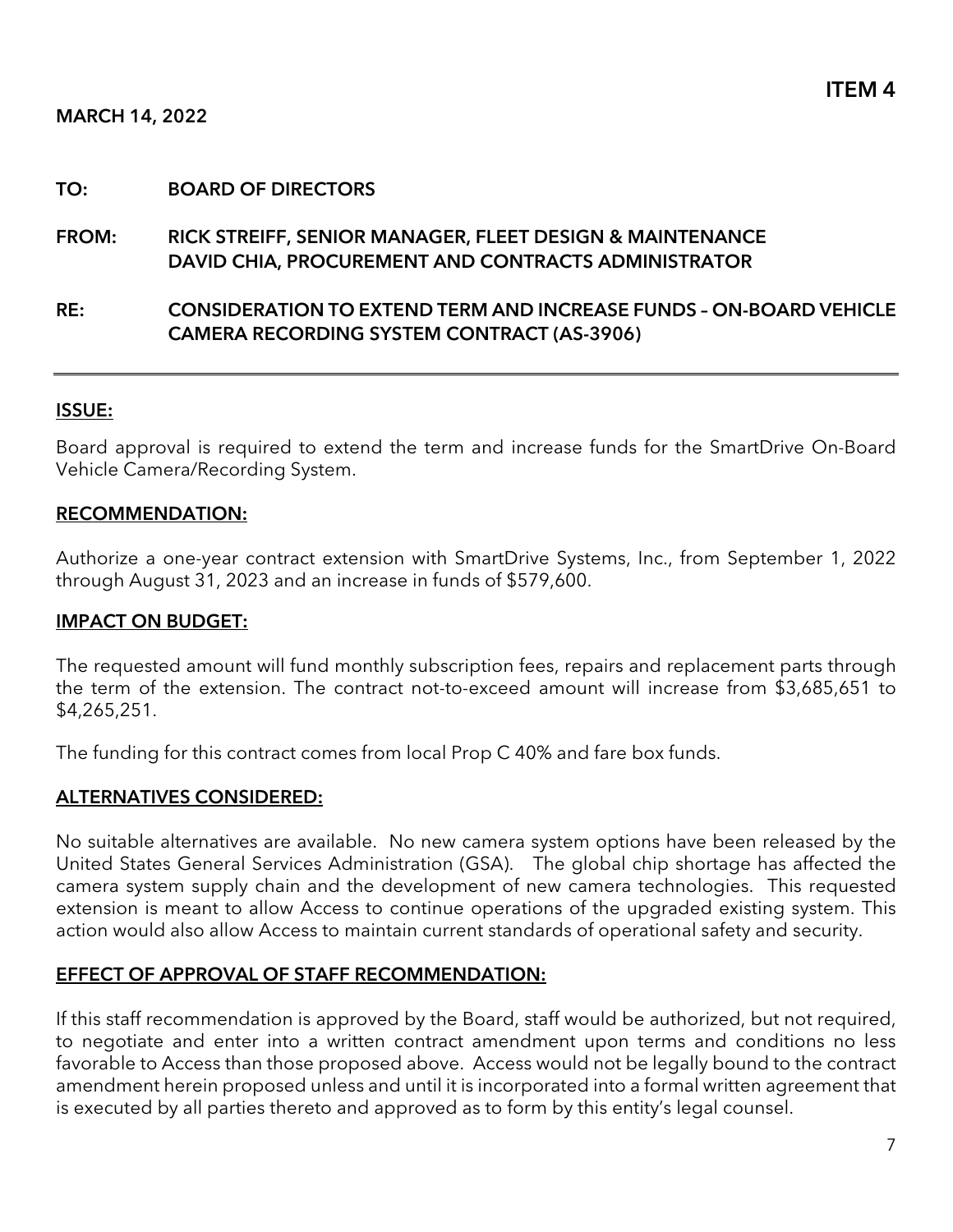## BACKGROUND:

Recognizing the importance of on-board vehicle camera recording systems, the Board authorized the purchase of the "SmartDrive" system in 2010. In 2015, the Board authorized further expansion of the SmartDrive system through the United States General Services Administration's ("GSA") Information Technology ("IT") Schedule 70.

In December 2019, the Board authorized a six-month contract extension that included a camera system upgrade from 3G to 4G broadband cellular network technology, also through GSA IT Schedule 70.

In June 2020, the Board authorized a one-year contract extension to fund monthly subscription and replacement parts, extending the contract to August 31, 2021.

In March 2021, the Board authorized a one-year contract extension to fund monthly subscription and replacement parts, extending the contract to August 31, 2022.

The GSA has consolidated IT Schedule 70 with its Multiple Award Schedules (MAS). No significant product updates have been made. Staff continues to carefully monitor the onboard video camera technology market and awaits an update to the GSA's Multiple Award Schedules.

In the meantime, a one-year contract extension with an increase in contract value will allow Access to continue camera system operations, repair and replace system components, and assess market opportunities for future system improvements.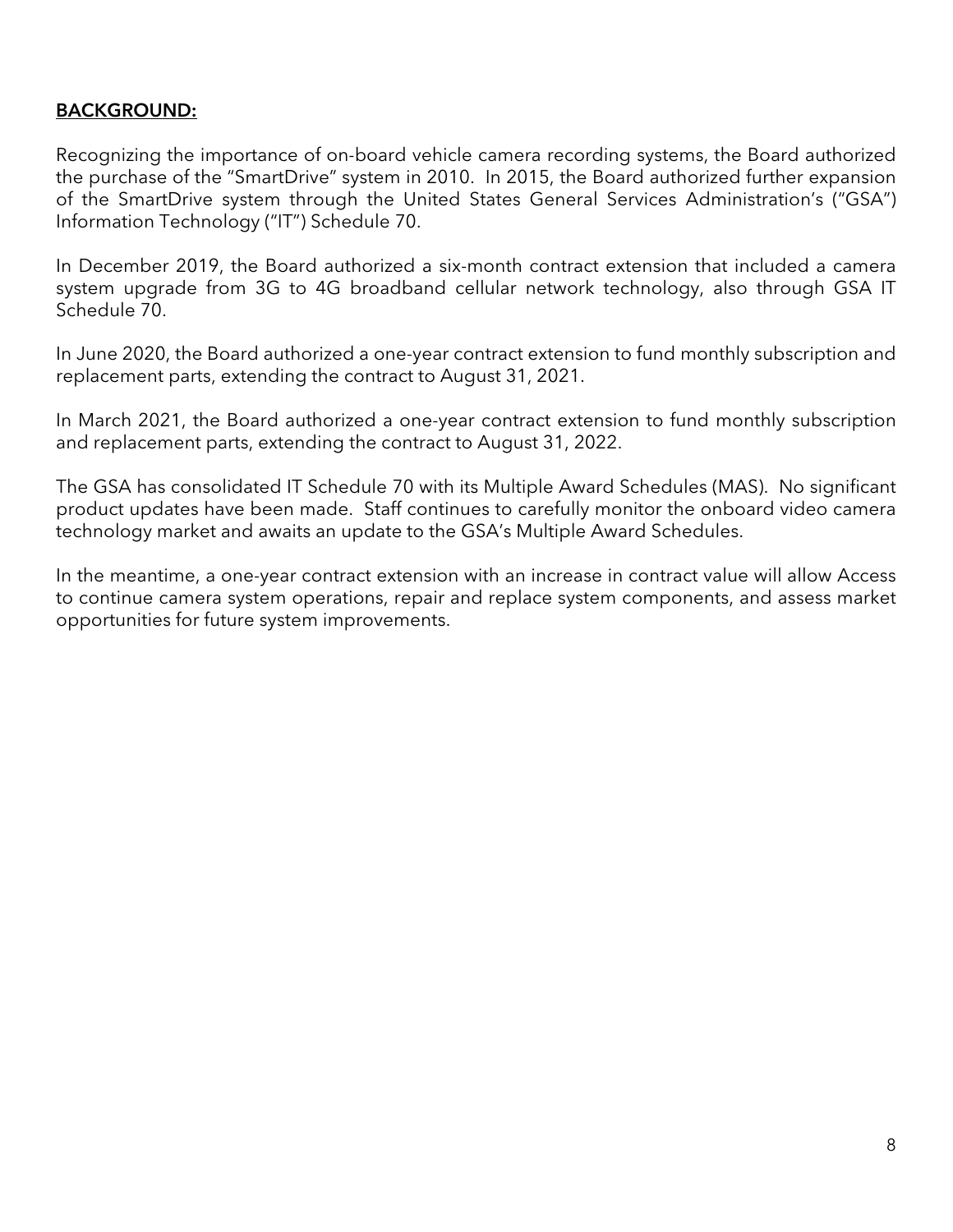#### TO: BOARD OF DIRECTORS

#### FROM: MIKE GREENWOOD, CHIEF OPERATIONS OFFICER

### RE: CONSIDERATION TO MODIFY KEY PERFORMANCE INDICATORS AND SERVICE **STANDARDS**

#### ISSUE:

Board action is required to approve changes to Access' contractual key performance indicators (KPIs) and service standards.

#### RECOMMENDATION:

Authorize staff to modify two of the 13 KPIs – denials and preventable collisions - and their corresponding service standards in both current and future service contracts.

#### IMPACT ON BUDGET:

This action will not impact the current budget.

#### ALTERNATIVES CONSIDERED:

No alternatives were considered, though the Board could elect to make no changes to Access' current KPIs and service standards.

#### EFFECT OF APPROVAL OF STAFF RECOMMENDATION:

If the Board approves the staff recommendation, staff would be authorized to update contractual KPIs and service standards, as well as report on the newly approved KPIs and standards.

#### BACKGROUND:

Access' current KPIs were approved by the Board of Directors in 2017 and subsequently incorporated into Access operating contracts via the request for proposal process or contract amendments. After more than four years of actual performance and review, staff is recommending several modifications to fine-tune the KPIs and standards to remain challenging, realistic, and within industry standards, while continuing to focus on providing high quality service to the rider. All KPIs and standards are supported by contractual liquidated damages, whose presence is designed to compensate Access for a specific breach of contract and to incentivize the contractor to meet service standards. Changes presented incorporate input from the Community Advisory Committee and the Transportation Professionals Advisory Committee.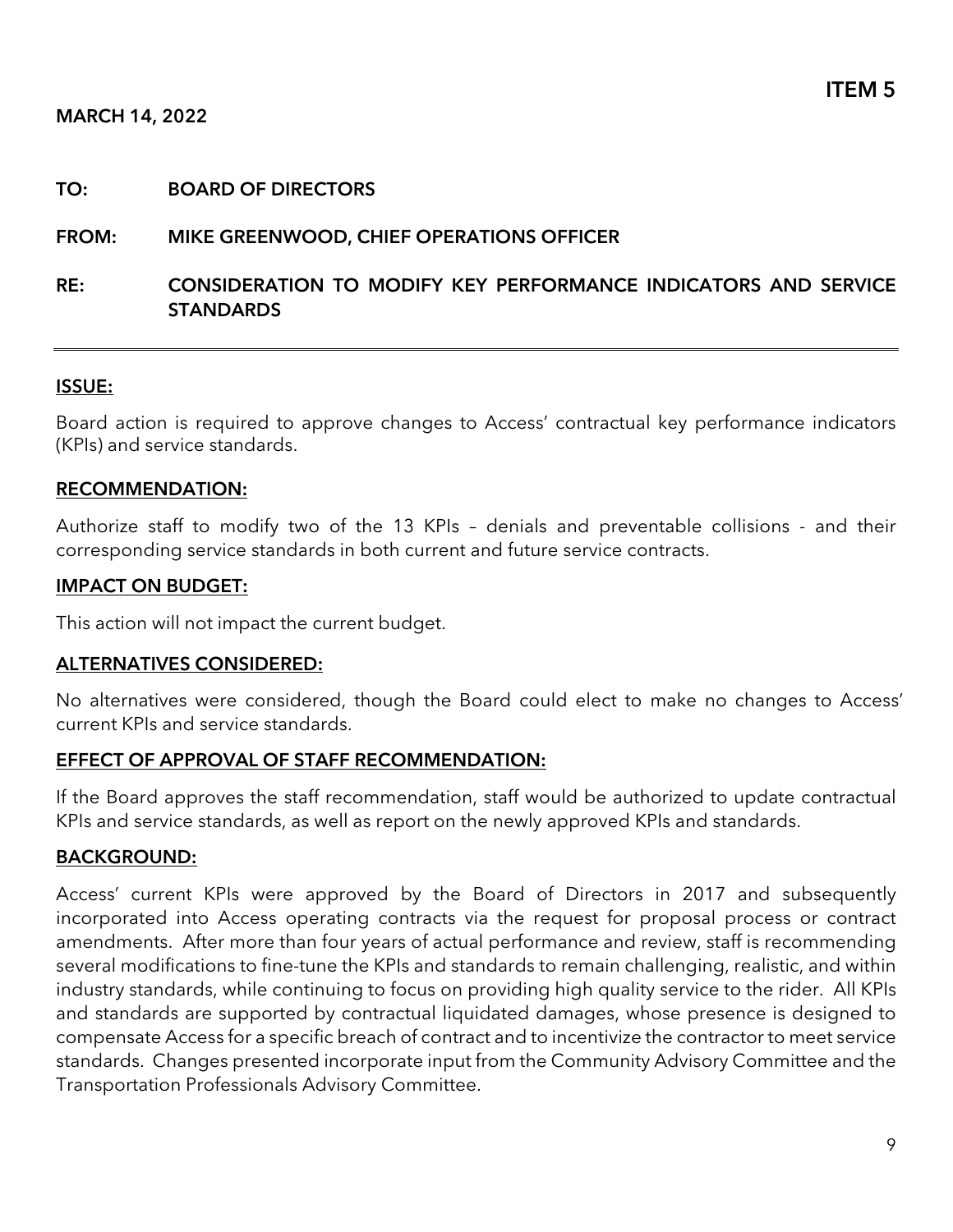## Denials

The standard for denials is identified in the Code of Federal Regulations, Title 49, Subtitle A, Part 37, Subpart F, Section 131 (b)(2). The standard for denials is further described in Circular 4710.1 issued by the Federal Transit Administration, most recently updated on November 4, 2015.

Per federal guidelines, trip denials result when a rider's trip request is not accepted. Examples include:

- (1) A rider requests a next-day trip and the contractor says it cannot provide the trip;
- (2) A rider requests a next-day trip and the contractor only offers a trip that is outside the 1-hour negotiating window (regardless of whether the rider accepts the trip); and
- (3) A rider requests a round-trip and the contractor offers one leg of the trip that is outside the 1 hour negotiating window resulting in other legs of the trip being canceled, each portion of the trip is a denial.

In the past, Access has had a broad approach to denials, exceeding federal standards, including the counting of Customer Service Representative (CSR) negotiating errors as denials. For example, if a rider asks for a pick-up at 8:00 a.m. and the CSR offers pick-up options at 7:45 a.m. and 9:05 a.m., the second option would be considered a CSR negotiating error and a denial, even if the rider chose to book (and took) the 7:45 a.m. trip. Moving forward, and using the same example, staff is proposing that a denial be confirmed only if the rider chose the 9:05 a.m. offered time.

Historically, most denials are the result of CSR negotiating errors, which are extraordinarily rare as shown in the chart below:

|             | <b>FY19</b> | <b>FY20</b> | <b>FY21</b> | <b>TOTAL</b> |  |
|-------------|-------------|-------------|-------------|--------------|--|
| Denials per | 10          | 18          |             | 29           |  |
| Previous    |             |             |             |              |  |
| Standard    |             |             |             |              |  |
| Denials per | ⌒           |             |             |              |  |
| <b>New</b>  |             |             |             |              |  |
| Standard    |             |             |             |              |  |
| Completed   | 3,491,521   | 2,940,073   | 1,728,683   | 8,160,277    |  |
| Trips       |             |             |             |              |  |

Moving forward, consistent with federal guidance, staff recommends a tightening of the denial definition to include only incidents when the rider was not offered a trip at all, or is only offered a trip outside the standard negotiating window. Trip negotiating performance by contractor CSRs will still be monitored and action taken, but it alone will not be cause for determining a denial.

Proposal – Change the definition of a trip denial to be consistent with federal guidance. The standard for denials will remain zero. The liquidated damages associated with this KPI will remain unchanged but a new liquidated damage will be incorporated to address call taker errors that do not rise to the level of a denial.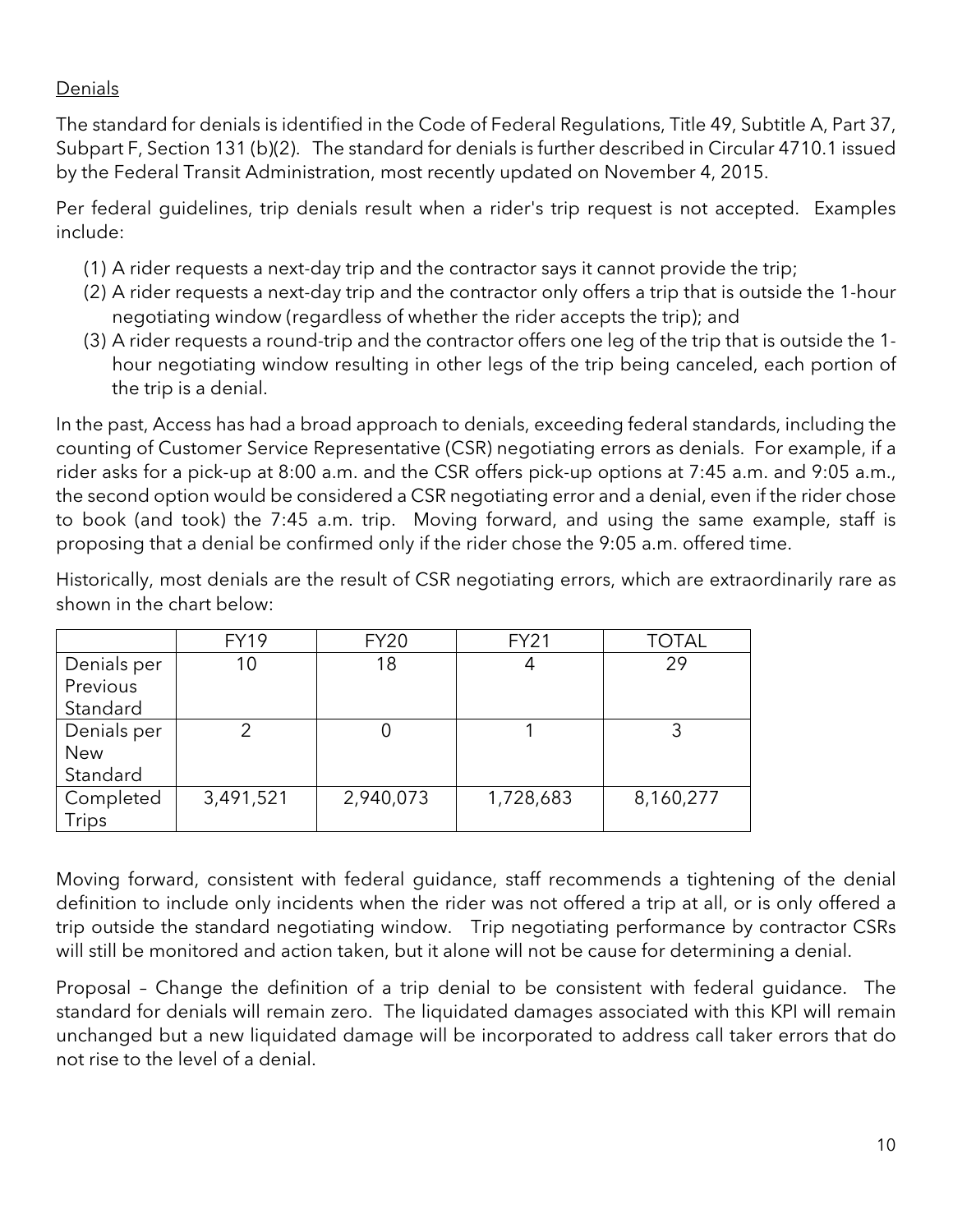## Preventable Collision Rate

The Preventable collision rate is a standard measurement of safety in the transit industry. It is common to calculate the rate by weighing collisions versus miles operated. Access' standard of not exceeding 0.5 preventable collisions per 100,000 miles is industry-leading and has proven to be largely unattainable. Experience in recent years shows that Access' standard is not realistic considering the challenging service area that Los Angeles County presents.

The following chart shows the agency's annual, system-wide preventable collision rate since FY16:

|                       | <b>FY16</b> | EVI7 | <b>FY18</b> | FY19 | <b>FY20</b>                  | EV21<br>$\angle$ |
|-----------------------|-------------|------|-------------|------|------------------------------|------------------|
| Preventable           | 0.55        | 0.64 | 0.68        | 0.64 | $\sim$ $\sim$ $\sim$<br>0.67 | 0.50             |
| <b>Collision Rate</b> |             |      |             |      |                              |                  |

Proposal: Increase the standard to 0.75 preventable collisions per 100,000 miles, a goal which is still aggressive and stricter than the industry standard of 1.00 preventable collisions per 100,000 miles. The liquidated damages associated with this KPI will remain unchanged.

Current Key Performance Indicators, Service Standards, and Operational Performance

| Key Performance Indicator                              | <b>Standard</b> | <b>FY21</b>    | <b>FY22</b>              | Proposed                      |
|--------------------------------------------------------|-----------------|----------------|--------------------------|-------------------------------|
|                                                        |                 |                | Performance Performance* | Change                        |
| On Time Performance                                    | $\ge 91\%$      | 92.6%          | 90.6%                    | No change                     |
| <b>Excessively Late Trips</b>                          | $\leq 0.10\%$   | 0.07%          | 0.10%                    | No change                     |
| <b>Excessively Long Trips</b>                          | $\leq 5\%$      | 0.5%           | 3.2%                     | No change                     |
| <b>Missed Trips</b>                                    | $\leq 0.75\%$   | 0.36%          | 0.45%                    | No change                     |
| Denials                                                | 0               | $\overline{4}$ | $\overline{4}$           | Change KPI<br>definition      |
| Access to Work On Time Performance ≥ 94%               |                 | 97.8%          | 96.8%                    | No change                     |
| Average Initial Hold Time<br>(Reservations) in seconds | $\leq 120$      | 52             | 58                       | No change                     |
| Calls On Hold > 5 Min (Reservations)                   | $\leq 5\%$      | 2.2%           | 2.6%                     | No change                     |
| Calls On Hold > 5 Min (ETA)                            | $\leq 10\%$     | 1.5%           | 2.1%                     | No change                     |
| Complaints Per 1,000 Trips                             | $\leq 4.0$      | 2.5            | 3.1                      | No change                     |
| Preventable Collisions per 100,000<br>miles            | $\leq 0.50$     | 0.50           | 0.75                     | Change<br>standard to<br>0.75 |